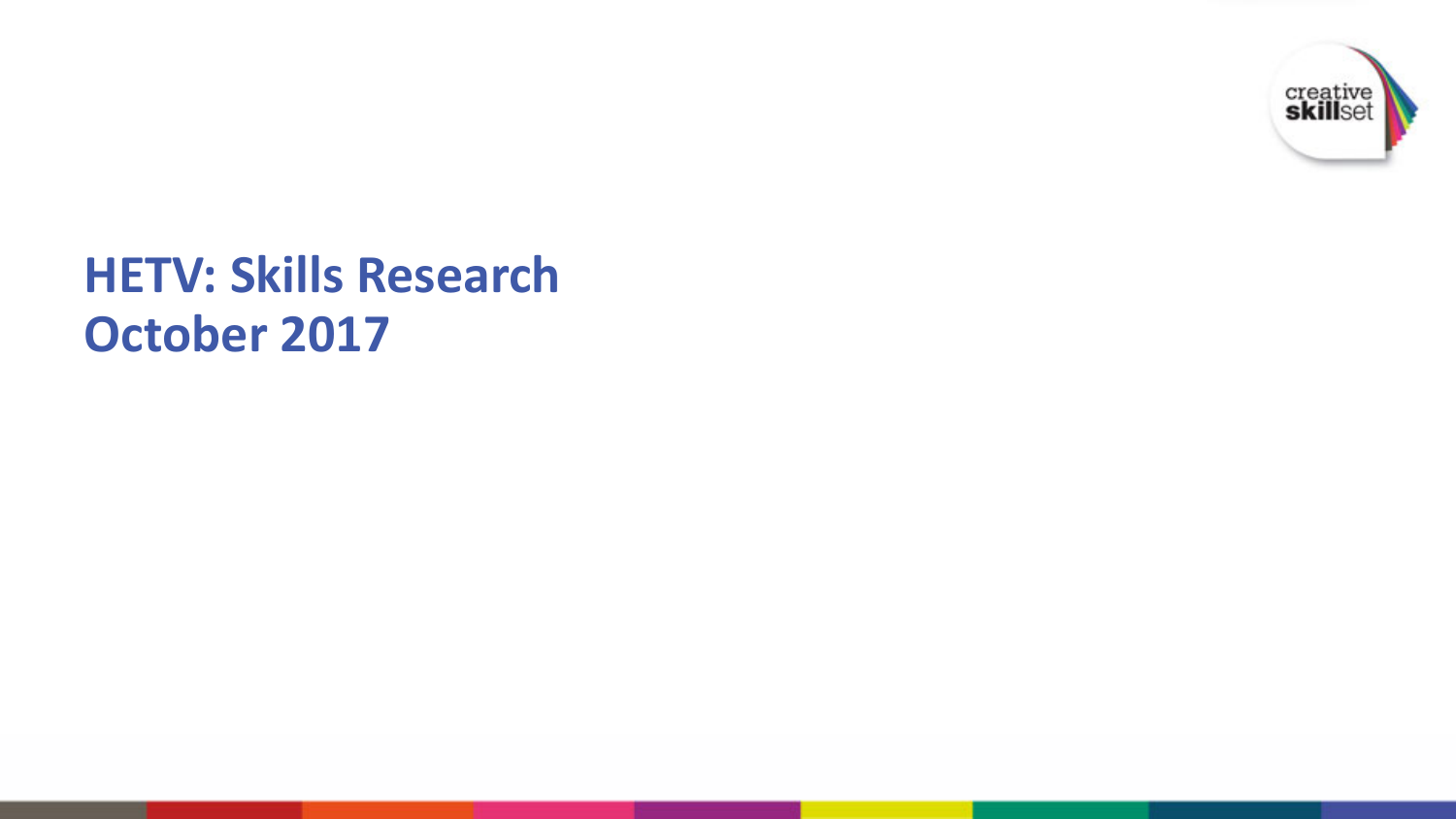### **Crew and skill shortages are a problem for (almost) all but the severity depends on circumstance**

90% Name at least 1 grade in short supply, average of 4 per person

Often, the shortage is cited as a shortage of quality crew...

Complexity of the work requires more crew and new grades within grades...

"In the past you had an Accountant who was just an accountant, now I need a Production Accountant, a Payroll Accountant, two assistants and a Financial Controller" LP

"When I was a Unit Manager I drove an MX-5 with a few cones and florry vests in the back – now you're expected to have a trailer full of kit, be able to tow bowsers and tower lights, fix a generator when it breaks down" Location Manager

creative skillset

#### The severity of the issue depends on circumstances, which are difficult to plan against...

| The number of<br>concurrent<br>productions -<br>especially in<br><b>N&amp;R.</b> | The time of year | Budgets vs rates<br>demanded | Late<br>commissions | <b>Commissions</b><br>switching to<br>regional spend |  |
|----------------------------------------------------------------------------------|------------------|------------------------------|---------------------|------------------------------------------------------|--|
|----------------------------------------------------------------------------------|------------------|------------------------------|---------------------|------------------------------------------------------|--|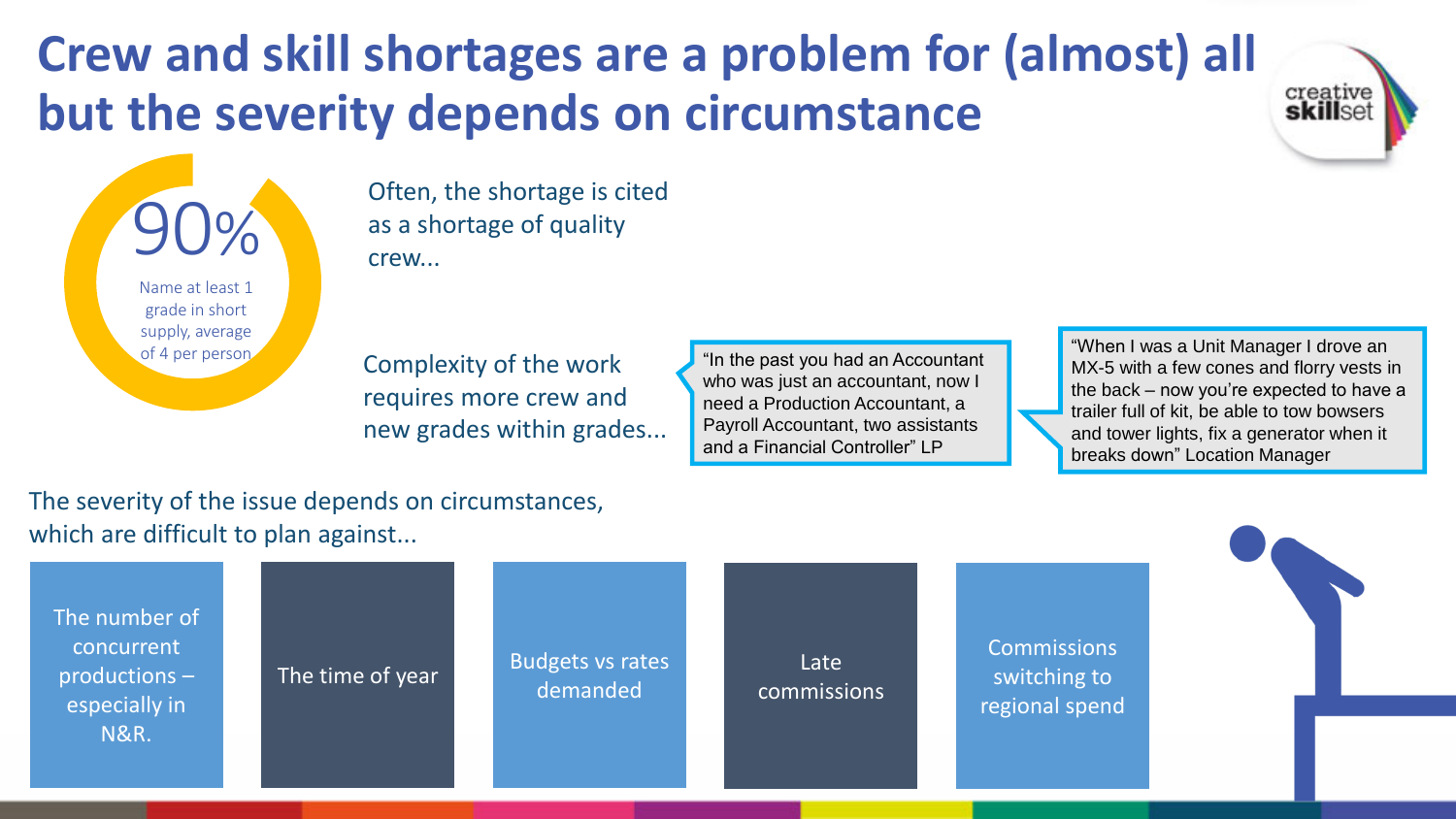### **Crew and skill shortages: in their own words**

"We've never got to day 1 of the shoot and we haven't filled the unit list up. In the last few days we always find someone somehow, they might just not be very good" Production Manager

"We're just starting on a production at the moment and to find a Production Runner has literally taken us 6 weeks to fill" Line Producer

"Because there are so few Production Accountants, some of those Accountants will actually do 3 jobs at once" Creative Director

#### THE ISSUE RANGES FROM SLIGHT TO VERY SEVERE

"Finding good people is definitely really, really hard but finding people overall is really difficult" PM

"If we're saying we're a scalable industry and based on the trajectory we're on, there's a shortage in everything" Line Producer

"Some friends of mine who are ADs who are having a lot of trouble getting floor runners and they've never had that before, it's been really insane" PM

"There's no question there are pressure points and times when you cant got enough people – if there's 3-4 other productions happening in an area then that's all the good crew used up" Co-Producer

"Right now, before I take a job I'm making those phone calls [to crew] because it may well be that I can't get anybody and that means that I can't take the job. It really is as tight as that" Line Producer

creative<br>**skill**set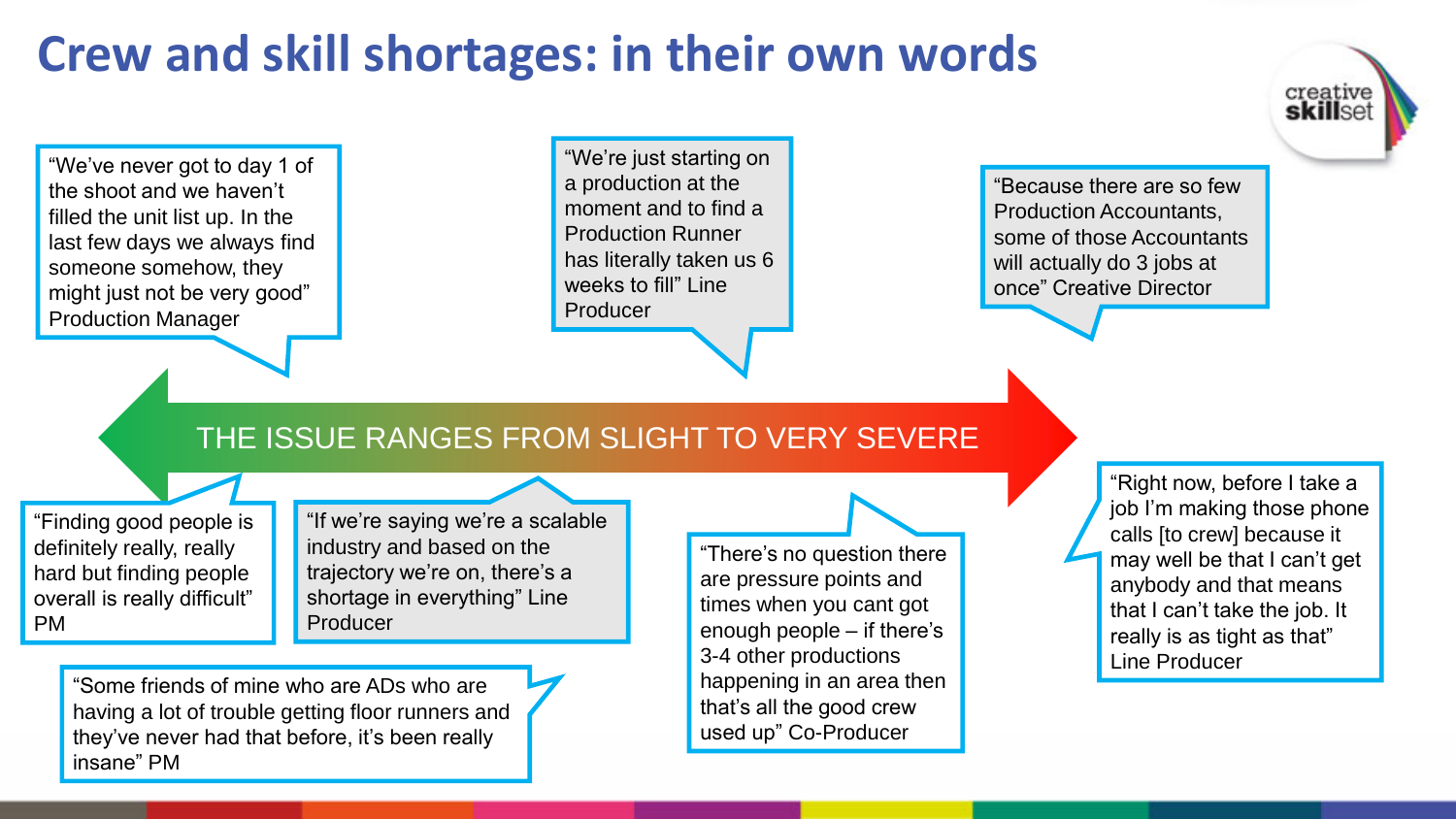### **A wide gamut of grades are given as being scarce, some much more commonly mentioned**



#### 10+ MENTIONS

Production Accountant (23); Production Co-ordinator (19); Location Manager (17); Line Producer (15); Grip (12); Script Supervisor (11); Trainees (11)

### 5 TO 1O MENTIONS

Production Manager (8); Electrician (7); Unit Manager (7); DoP (6); 1st AD (6); Assistant Accountant (5); 2nd AD (5); Focus Puller (5); Producer (5)



### 2 TO 4 MENTIONS

Camera Operator; Production Secretary; Trainee (Art Dept); AD (all); Production Office (All); Standby Carpenter; Script Editor; Costume Designer; Draughts people; Set Decorator; Editor; Boom Operator; Costume Assistant; Prop Master; Art Director; Clapper Loader; Location Assistant; Standby Art Director; Assistant Co-ordinator; Assistant Location Manager; Continuity;

#### 1 MENTION

SFX; Trainee (Accountant); Gaffer; Production Buyer; Trainee (Grip); 3rd AD; Standby Props; Production Executive; Standby Rigger; Cashier; Trainee (Camera); Wigs; Trainee (Make-up); Trainee (Rigger); Sound Mixer; Trainee (Sound); Art Department; Director; Standby Costume; 2nd Camera; Stunts; Prosthetics; Development Producer; DIT; Trainee (Costume); Floor Runner; Trainee (Locations); Set Builder; Production Assistant; Model makers; Concept artist; Costume Supervisor; Prop Buyer; Production Runner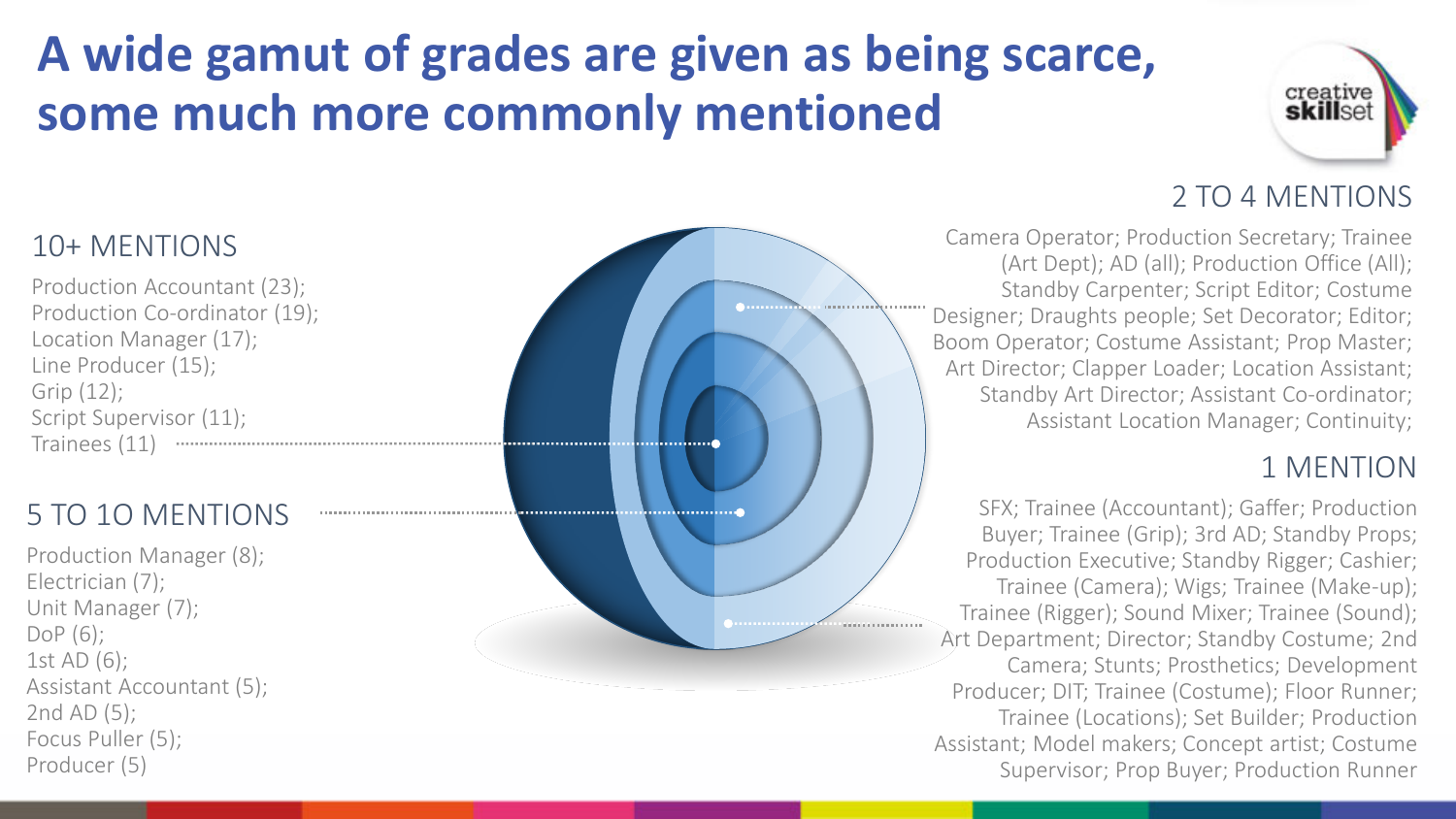### **Production people are highly resourceful and find ways to cope but it makes a tough job much tougher**



#### A SET OF COPING STRATEGIES ARE REQUIRED TO CREW UP:

- More time making calls, more time checking call sheets takes longer to crew up.
- Bringing in crew from other areas impacts on budget if you're putting them up and paying per diems.
- Booking crew in earlier not always feasible without a greenlit production.
- Looking outside of the regular team  $-$  a more positive aspect of crew shortages as it can force people to look beyond their preferred contacts.
- Finding cover until the person you want becomes available.
- Compromising on skills and experience taking the second or third best option.
- Re-jigging the crew structure perhaps taking two juniors instead of a senior.
- Looking for people on Facebook  $-$  a large number of groups exist on social media.
- Stepping people up earlier than their experience allows seen as a real issue.

"Your choices are so limited now that actually you just want some one who has done the job, even if it's once before" Head of Production

"We had to find cover for a 1st AD and I think there were 15 people on the list that I called and they were all busy" Production Manager

"We had a first time Producer so we made sure we got an incredibly experienced Line Producer. You find yourself you have to manipulate the team around the person" Exec Producer



"Whereas before it would have taken two weeks to pull everyone together, now it takes about five" Line Producer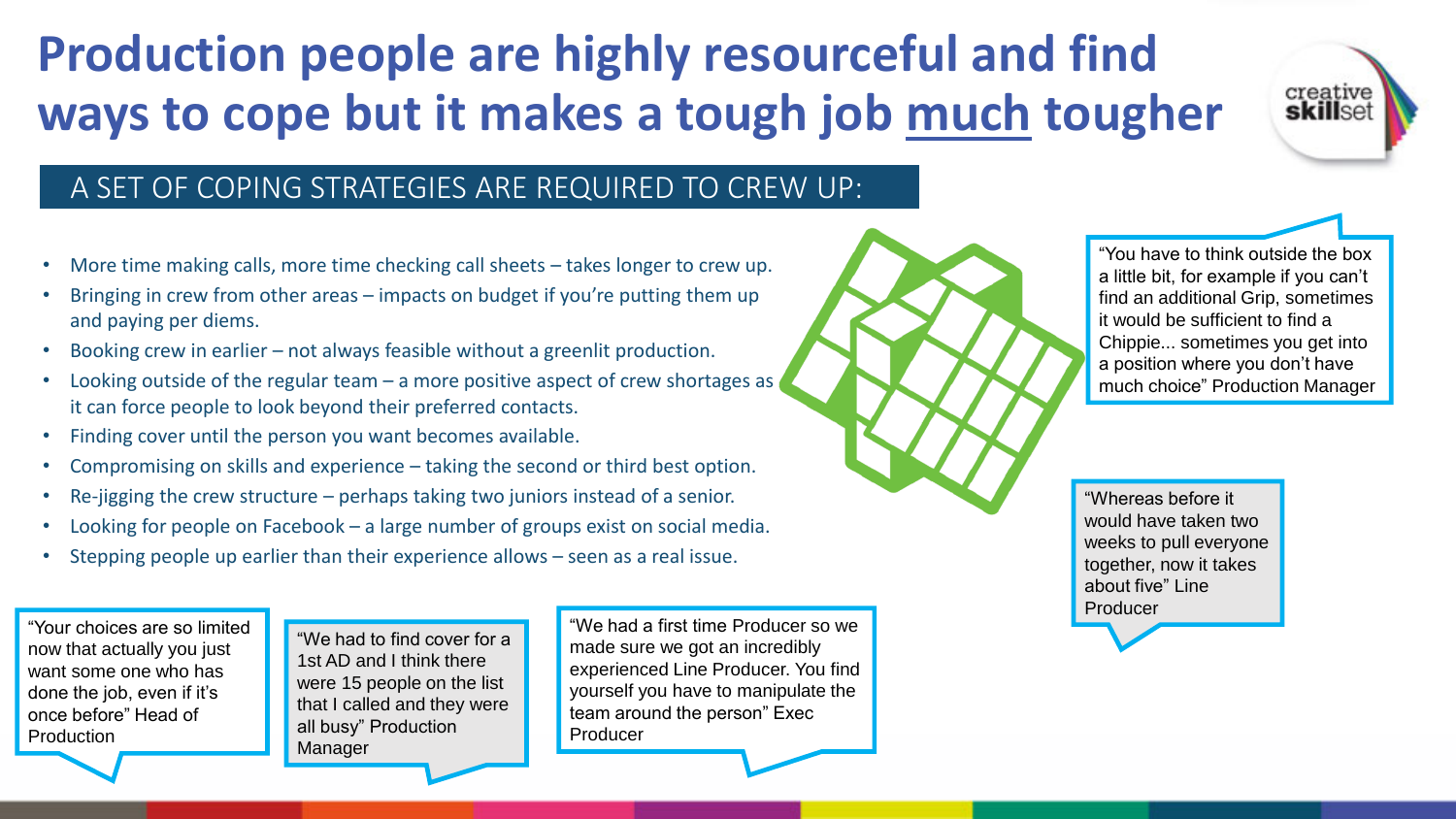### **Stepping up too early is the biggest issue from a lack of crew and is driving a shortage in skills and experience**



- Spontaneously mentioned by around half of those interviewed.
- Acknowledged that stepping up has always been 'part of the process' of production and that it's good to have one or two crew stepping up in order to drive progression within the industry.

creative skillset

- However, it is now seen to be too widespread.
- To some extent driven by the need to fill spots sometimes it's perceived to be the only option. Some suggest it's a result of a void left by more senior people leaving to work in-house at Production companies or leaving the industry.
- However, it is largely seen to be driven by individuals' opportunism; crew who step themselves up with very little experience in order to take advantage of higher rates of pay.
- Happening across departments notably in the Production office, Assistant Directors and Runners.
- The stature of HETV work means those stepping up early can be easily exposed. This can often trigger a defence mechanism in the person who has stepped up as a way to protect themselves, compounding the issue.
- Can impact on budget management.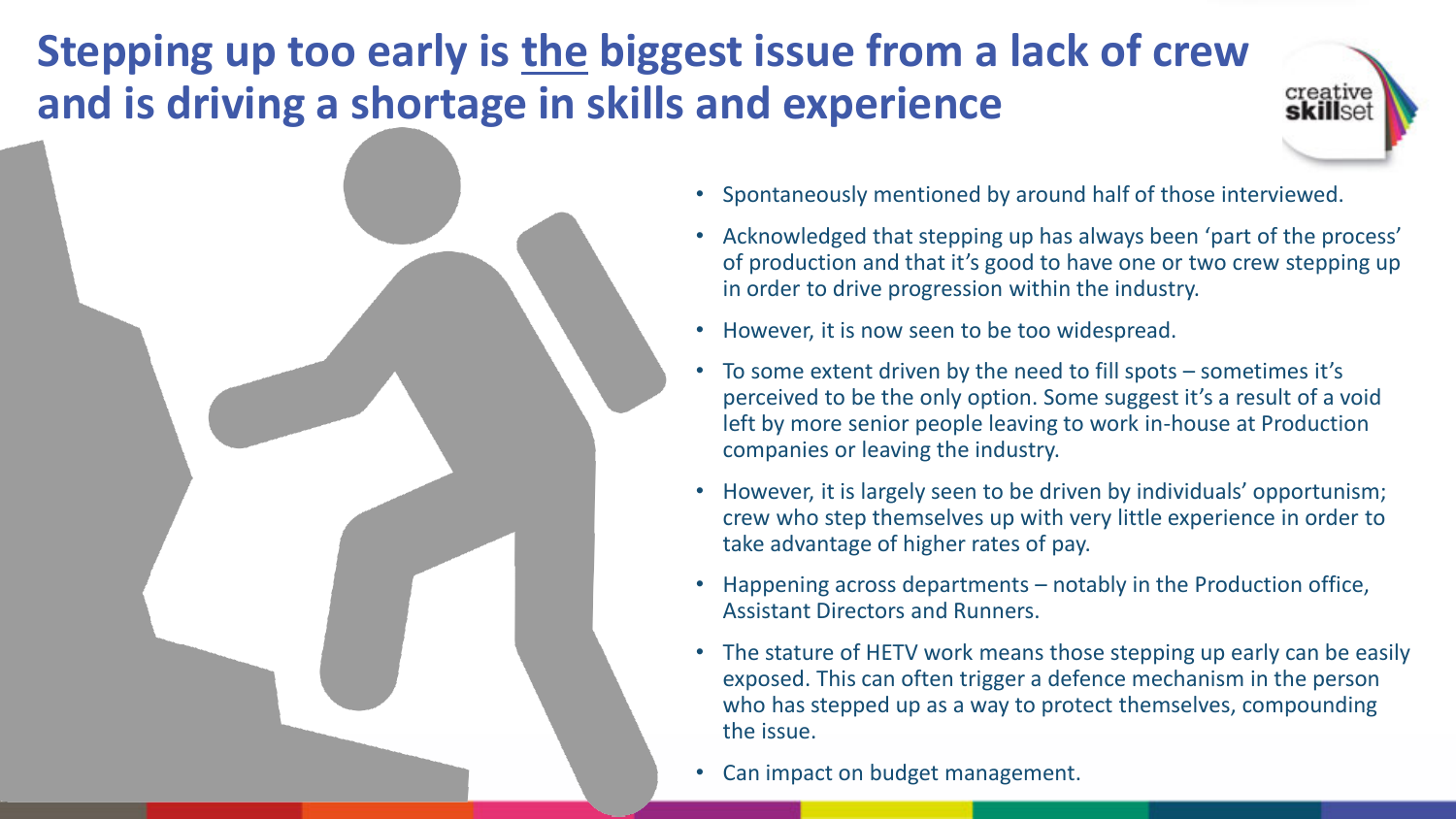### **Opportunism is also leading to other poor behaviours and practices**



#### SHOW-JUMPING



- Crew might sometimes ordinarily leave a job slightly early, but mostly with good reason.
- Crew are now much more readily jumping off productions early, also sometimes accepting a job and then leaving even before it's started.
- Nearly always a result of the chance of higher pay or longer contracts.
- Seemingly little concern this may mar their reputation.

#### HIGH RATE DEMANDS



- Rates are being driven up which is more prevalent in some craft grades.
- Some US productions are pushing up the level of expectations around rates of pay and crew are less inclined to drop back down.
- Some suggest this increase in budget needed for crew affects the money on screen.
- Production office feel they are the ones losing out as the rates around them rise fast.
- Some are now much more vociferous about overtime.